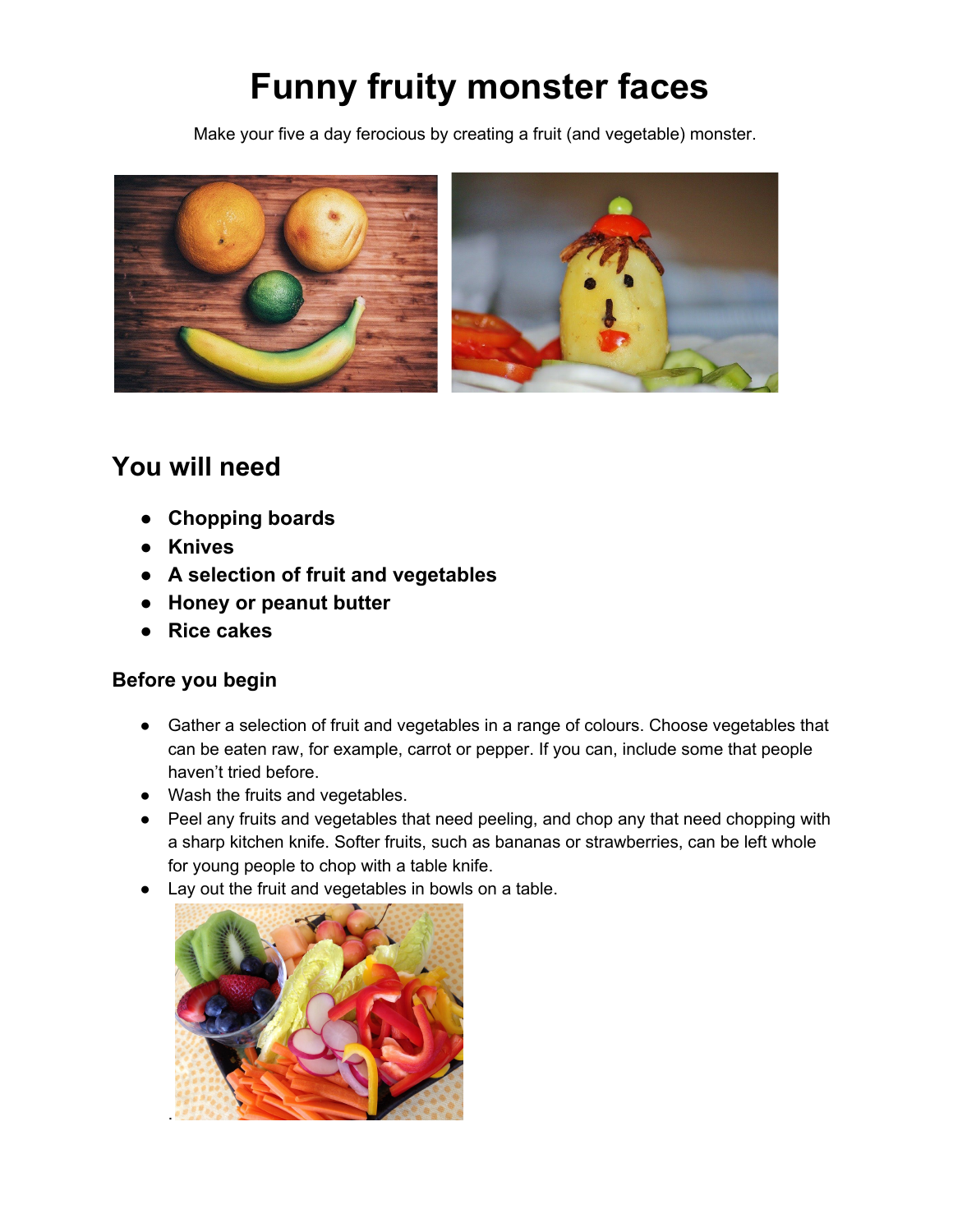### **Get ready**

1. The person leading the activity should remind everyone how to be safe when using knives.

Never point a knife, or use it too close to someone else. Keep the sharp side facing down. When not using the knife, always lay it down on the table. People should ask for help if they need it.

2. Everyone should wash their hands.

### **Pick your fruit**

- 1. Everyone should look at all of the fruit and vegetables. They shouldn't touch anything, but they should look at all of the colours, shapes, and sizes.
- 2. The person leading the activity should ask if anyone remembers how many portions of fruit and vegetables we should aim to eat every day. Everyone should share their ideas. The person leading the activity should tell everyone that people should try to eat five portions of fruit and vegetables every day.

Tinned or canned, frozen, and dried fruit and vegetables count too. Beans and pulses can count as one portion (no matter how many you eat). Fruit juice or smoothies can count as one portion (no matter how much you drink).

3. Everyone should think about the colours of fruits and vegetables. The person leading the activity should ask whether anyone thinks certain colours might be better for people. The best thing to do is eat a 'rainbow' of fruits and vegetables, to get a wide range of nutrients.

#### **Make a monster**

- 1. Everyone should choose the fruits and vegetables they'd like to use. The person leading the activity may want to remind everyone to choose a variety, including something they haven't tried before.
- 2. Everyone should use a table knife to chop the soft fruit and vegetables into the size pieces they need to make their monster. They could think about the different things monsters may have, for example, claws, spikes, fur, eyes, and tentacles.

Slices of strawberry make great spikes, orange segments make brilliant horns, blueberries could become eyes, and slices of banana will layer to make scales.

- 3. Everyone should make their monster using a rice cake as a base. They should use the honey or peanut butter to stick everything together.
- 4. Everyone should think about what their monster's called, where they live, and if they have any superpowers or abilities.